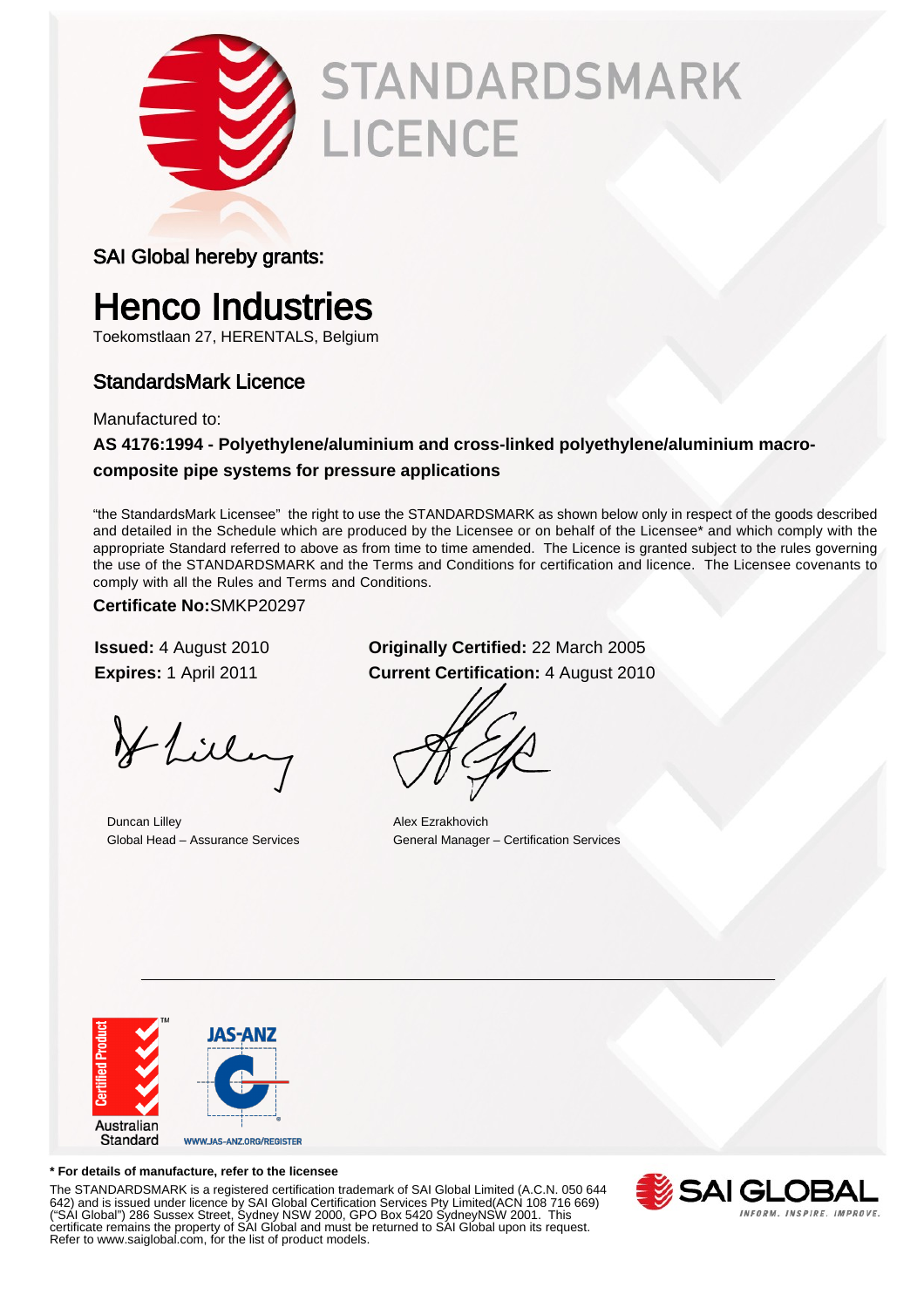## SAI Global hereby grants:

## Henco Industries

Toekomstlaan 27, HERENTALS, Belgium

## StandardsMark Licence

Manufactured to:

## AS 4176:1994 - Polyethylene/aluminium and cross-linked polyethylene/aluminium macro-composite pipe systems for pressure applications

Model identification of the goods on which the STANDARDSMARK may be used:

| <b>Model Identification</b> | <b>Model Name</b>                 | <b>Brand Name</b> | <b>Product Description</b> | <b>Date Endorsed</b> |
|-----------------------------|-----------------------------------|-------------------|----------------------------|----------------------|
| 50-260320                   | Henco Sandwichtube<br>Standard    | <b>HENCO</b>      | Pipe                       | 14 Nov 2006          |
| 50-R260320                  | Henco Sandwichtube<br><b>RIXc</b> | <b>HENCO</b>      | Pipe                       | 14 Nov 2006          |
| 100-160212                  | Henco Sandwichtube<br>Standard    | <b>HENCO</b>      | Pipe                       | 14 Nov 2006          |
| 100-200216                  | Henco Sandwichtube<br>Standard    | <b>HENCO</b>      | Pipe                       | 14 Nov 2006          |
| 100-R160212                 | Henco Sandwichtube<br><b>RIXc</b> | <b>HENCO</b>      | Pipe                       | 14 Nov 2006          |
| 100-R200216                 | Henco Sandwichtube<br><b>RIXc</b> | <b>HENCO</b>      | Pipe                       | 14 Nov 2006          |
| 100-SO2160212               | Henco Sandwichtube<br>Super       | <b>HENCO</b>      | Pipe                       | 14 Nov 2006          |
| 100-SO2200216               | Henco Sandwichtube<br>Super       | <b>HENCO</b>      | Pipe                       | 14 Nov 2006          |
| 10PG-201620                 | <b>Gas T Reduced</b><br>Centre    | <b>HENCO</b>      | Fitting                    | 14 Nov 2006          |
| 10PG-261626                 | <b>Gas T Reduced</b><br>Centre    | <b>HENCO</b>      | Fitting                    | 23 Nov 2006          |
| 10PG-262026                 | <b>Gas T Reduced</b><br>Centre    | <b>HENCO</b>      | Fitting                    | 23 Nov 2006          |
| 10PK-201620                 | <b>T Reduced Centre</b>           | <b>HENCO</b>      | Fitting                    | 14 Nov 2006          |
| 10PK-261626                 | <b>T Reduced Centre</b>           | <b>HENCO</b>      | Fitting                    | 23 Nov 2006          |
| 10PK-262026                 | <b>T Reduced Centre</b>           | <b>HENCO</b>      | Fitting                    | 23 Nov 2006          |
| 10PKG-201620                | <b>Gas T Reduced</b><br>Centre    | <b>HENCO</b>      | Fitting                    | 14 Nov 2006          |
| 10PKG-261626                | <b>Gas T Reduced</b><br>Centre    | <b>HENCO</b>      | Fitting                    | 23 Nov 2006          |

**Certificate No:** SMKP20297 **Issued Date:** 4 August 2010

This schedule supersedes all previously issued schedules

### **\* For details of manufacture, refer to the licensee**

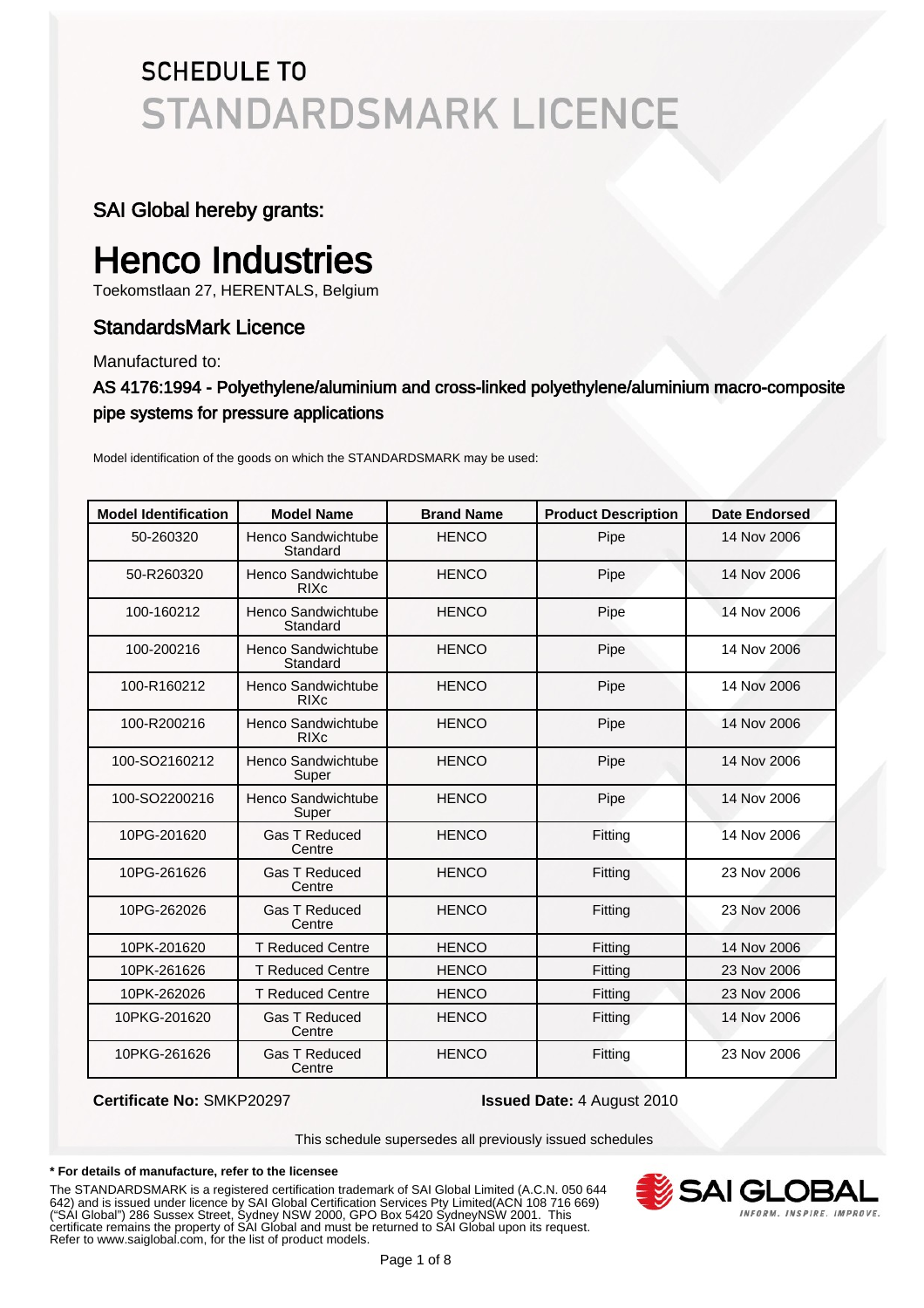| <b>Model Identification</b> | <b>Model Name</b>              | <b>Brand Name</b> | <b>Product Description</b> | <b>Date Endorsed</b> |
|-----------------------------|--------------------------------|-------------------|----------------------------|----------------------|
| 10PKG-262026                | <b>Gas T Reduced</b><br>Centre | <b>HENCO</b>      | Fitting                    | 23 Nov 2006          |
| 11PG-201616                 | Gas T-2 x Reduced              | <b>HENCO</b>      | Fitting                    | 14 Nov 2006          |
| 11PG-202016                 | Gas T-2 x Reduced              | <b>HENCO</b>      | Fitting                    | 14 Nov 2006          |
| 11PG-261620                 | Gas T-2 x Reduced              | <b>HENCO</b>      | Fitting                    | 23 Nov 2006          |
| 11PG-262016                 | Gas T-2 x Reduced              | <b>HENCO</b>      | Fitting                    | 23 Nov 2006          |
| 11PG-262020                 | Gas T-2 x Reduced              | <b>HENCO</b>      | Fitting                    | 23 Nov 2006          |
| 11PG-262616                 | Gas T-2 x Reduced              | <b>HENCO</b>      | Fitting                    | 23 Nov 2006          |
| 11PG-262620                 | Gas T-2 x Reduced              | <b>HENCO</b>      | Fitting                    | 23 Nov 2006          |
| 11PK-201616                 | T-2 x Reduced                  | <b>HENCO</b>      | Fitting                    | 14 Nov 2006          |
| 11PK-202016                 | T-2 x Reduced                  | <b>HENCO</b>      | Fitting                    | 14 Nov 2006          |
| 11PK-261620                 | T-2 x Reduced                  | <b>HENCO</b>      | Fitting                    | 23 Nov 2006          |
| 11PK-262016                 | T-2 x Reduced                  | <b>HENCO</b>      | Fitting                    | 23 Nov 2006          |
| 11PK-262020                 | T-2 x Reduced                  | <b>HENCO</b>      | Fitting                    | 23 Nov 2006          |
| 11PK-262616                 | T-2 x Reduced                  | <b>HENCO</b>      | Fitting                    | 23 Nov 2006          |
| 11PK-262620                 | T-2 x Reduced                  | <b>HENCO</b>      | Fitting                    | 23 Nov 2006          |
| 11PKG-201616                | Gas T-2 x Reduced              | <b>HENCO</b>      | Fitting                    | 14 Nov 2006          |
| 11PKG-202016                | Gas T-2 x Reduced              | <b>HENCO</b>      | Fitting                    | 14 Nov 2006          |
| 11PKG-261620                | Gas T-2 x Reduced              | <b>HENCO</b>      | Fitting                    | 23 Nov 2006          |
| 11PKG-262016                | Gas T-2 x Reduced              | <b>HENCO</b>      | Fitting                    | 14 Nov 2006          |
| 11PKG-262020                | Gas T-2 x Reduced              | <b>HENCO</b>      | Fitting                    | 23 Nov 2006          |
| 11PKG-262616                | Gas T-2 x Reduced              | <b>HENCO</b>      | Fitting                    | 23 Nov 2006          |
| 11PKG-262620                | Gas T-2 x Reduced              | <b>HENCO</b>      | Fitting                    | 23 Nov 2006          |
| 12PG-162016                 | Gas T-1 x Bigger               | <b>HENCO</b>      | Fitting                    | 14 Nov 2006          |
| 12PG-202620                 | Gas T-1 x Bigger               | <b>HENCO</b>      | Fitting                    | 23 Nov 2006          |
| 12PK-162016                 | T-1 x Bigger                   | <b>HENCO</b>      | Fitting                    | 14 Nov 2006          |
| 12PK-202620                 | T-1 x Bigger                   | <b>HENCO</b>      | Fitting                    | 23 Nov 2006          |
| 12PKG-162016                | Gas T-1 x Bigger               | <b>HENCO</b>      | Fitting                    | 14 Nov 2006          |
| 12PKG-202620                | Gas T-1 x Bigger               | <b>HENCO</b>      | Fitting                    | 23 Nov 2006          |
| 13PG-160416                 | <b>Gas T Female Centre</b>     | <b>HENCO</b>      | Fitting                    | 14 Nov 2006          |
| 13PG-200420                 | <b>Gas T Female Centre</b>     | <b>HENCO</b>      | Fitting                    | 14 Nov 2006          |
| 13PG-200520                 | <b>Gas T Female Centre</b>     | <b>HENCO</b>      | Fitting                    | 14 Nov 2006          |
| 13PG-260420                 | <b>Gas T Female Centre</b>     | <b>HENCO</b>      | Fitting                    | 23 Nov 2006          |
| 13PG-260426                 | <b>Gas T Female Centre</b>     | <b>HENCO</b>      | Fitting                    | 23 Nov 2006          |
| 13PG-260526                 | <b>Gas T Female Centre</b>     | <b>HENCO</b>      | Fitting                    | 23 Nov 2006          |
| 13PK-160416                 | T Female Centre                | <b>HENCO</b>      | Fitting                    | 14 Nov 2006          |
| 13PK-200420                 | T Female Centre                | <b>HENCO</b>      | Fitting                    | 14 Nov 2006          |
| 13PK-200520                 | T Female Centre                | <b>HENCO</b>      | Fitting                    | 14 Nov 2006          |

**Certificate No:** SMKP20297 **Issued Date:** 4 August 2010

This schedule supersedes all previously issued schedules

### **\* For details of manufacture, refer to the licensee**

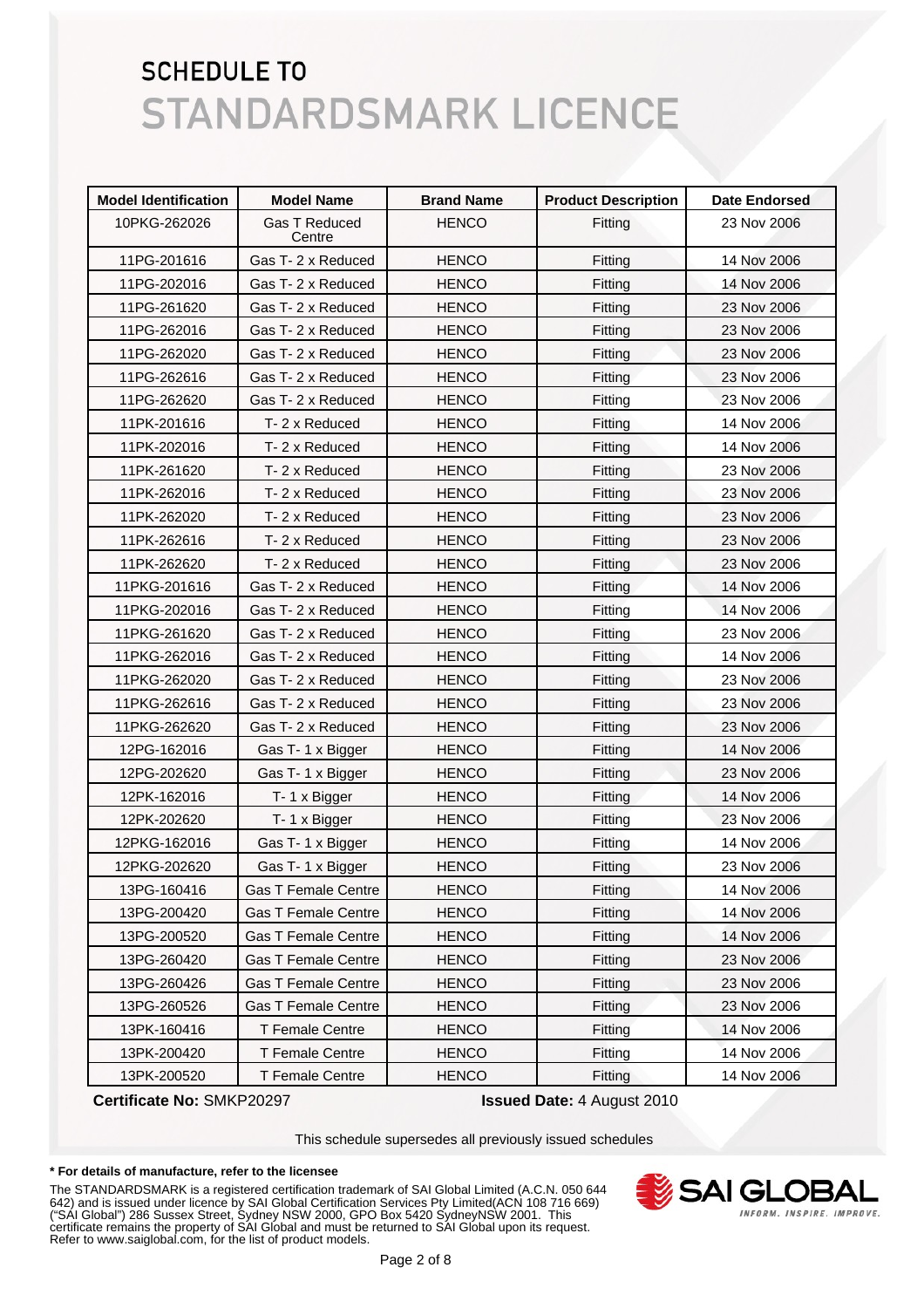| <b>Model Identification</b> | <b>Model Name</b>                 | <b>Brand Name</b> | <b>Product Description</b> | <b>Date Endorsed</b> |
|-----------------------------|-----------------------------------|-------------------|----------------------------|----------------------|
| 13PK-260420                 | <b>T Female Centre</b>            | <b>HENCO</b>      | Fitting                    | 23 Nov 2006          |
| 13PK-260426                 | <b>T Female Centre</b>            | <b>HENCO</b>      | Fitting                    | 23 Nov 2006          |
| 13PK-260526                 | <b>T Female Centre</b>            | <b>HENCO</b>      | Fitting                    | 23 Nov 2006          |
| 13PKG-160416                | <b>Gas T Female Centre</b>        | <b>HENCO</b>      | Fitting                    | 14 Nov 2006          |
| 13PKG-200420                | <b>Gas T Female Centre</b>        | <b>HENCO</b>      | Fitting                    | 14 Nov 2006          |
| 13PKG-200520                | <b>Gas T Female Centre</b>        | <b>HENCO</b>      | Fitting                    | 14 Nov 2006          |
| 13PKG-260420                | <b>Gas T Female Centre</b>        | <b>HENCO</b>      | Fitting                    | 23 Nov 2006          |
| 13PKG-260426                | <b>Gas T Female Centre</b>        | <b>HENCO</b>      | Fitting                    | 23 Nov 2006          |
| 13PKG-260526                | <b>Gas T Female Centre</b>        | <b>HENCO</b>      | Fitting                    | 23 Nov 2006          |
| 14PG-160416                 | Gas T Male Centre                 | <b>HENCO</b>      | Fitting                    | 14 Nov 2006          |
| 14PG-200420                 | Gas T Male Centre                 | <b>HENCO</b>      | Fitting                    | 14 Nov 2006          |
| 14PG-200520                 | Gas T Male Centre                 | <b>HENCO</b>      | Fitting                    | 14 Nov 2006          |
| 14PG-260426                 | <b>Gas T Male Centre</b>          | <b>HENCO</b>      | Fitting                    | 23 Nov 2006          |
| 14PG-260526                 | Gas T Male Centre                 | <b>HENCO</b>      | Fitting                    | 23 Nov 2006          |
| 14PG-260626                 | <b>Gas T Male Centre</b>          | <b>HENCO</b>      | Fitting                    | 23 Nov 2006          |
| 14PK-160416                 | T Male Centre                     | <b>HENCO</b>      | Fitting                    | 14 Nov 2006          |
| 14PK-200420                 | T Male Centre                     | <b>HENCO</b>      | Fitting                    | 14 Nov 2006          |
| 14PK-200520                 | T Male Centre                     | <b>HENCO</b>      | Fitting                    | 14 Nov 2006          |
| 14PK-260426                 | T Male Centre                     | <b>HENCO</b>      | Fitting                    | 23 Nov 2006          |
| 14PK-260526                 | T Male Centre                     | <b>HENCO</b>      | Fitting                    | 23 Nov 2006          |
| 14PK-260626                 | T Male Centre                     | <b>HENCO</b>      | Fitting                    | 23 Nov 2006          |
| 14PKG-160416                | Gas T Male Centre                 | <b>HENCO</b>      | Fitting                    | 14 Nov 2006          |
| 14PKG-200420                | Gas T Male Centre                 | <b>HENCO</b>      | Fitting                    | 14 Nov 2006          |
| 14PKG-200520                | Gas T Male Centre                 | <b>HENCO</b>      | Fitting                    | 14 Nov 2006          |
| 14PKG-260420                | <b>Gas T Male Centre</b>          | <b>HENCO</b>      | Fitting                    | 23 Nov 2006          |
| 14PKG-260426                | Gas T Male Centre                 | <b>HENCO</b>      | Fitting                    | 23 Nov 2006          |
| 14PKG-260526                | <b>Gas T Male Centre</b>          | <b>HENCO</b>      | Fitting                    | 23 Nov 2006          |
| 14PKG-260626                | <b>Gas T Male Centre</b>          | <b>HENCO</b>      | Fitting                    | 23 Nov 2006          |
| 15PG-1616                   | <b>Gas Equal Coupling</b>         | <b>HENCO</b>      | Fitting                    | 14 Nov 2006          |
| 15PG-2020                   | <b>Gas Equal Coupling</b>         | <b>HENCO</b>      | Fitting                    | 14 Nov 2006          |
| 15PG-2626                   | <b>Gas Equal Coupling</b>         | <b>HENCO</b>      | Fitting                    | 23 Nov 2006          |
| 15PK-1616                   | <b>Straight Equal</b><br>Coupling | <b>HENCO</b>      | Fitting                    | 14 Nov 2006          |
| 15PK-1818                   | <b>Straight Equal</b><br>Coupling | <b>HENCO</b>      | Fitting                    | 14 Nov 2006          |
| 15PK-2020                   | <b>Straight Equal</b><br>Coupling | <b>HENCO</b>      | Fitting                    | 14 Nov 2006          |
| 15PK-2626                   | <b>Straight Equal</b><br>Coupling | <b>HENCO</b>      | Fitting                    | 23 Nov 2006          |

## **Certificate No:** SMKP20297 **Issued Date:** 4 August 2010

This schedule supersedes all previously issued schedules

### **\* For details of manufacture, refer to the licensee**

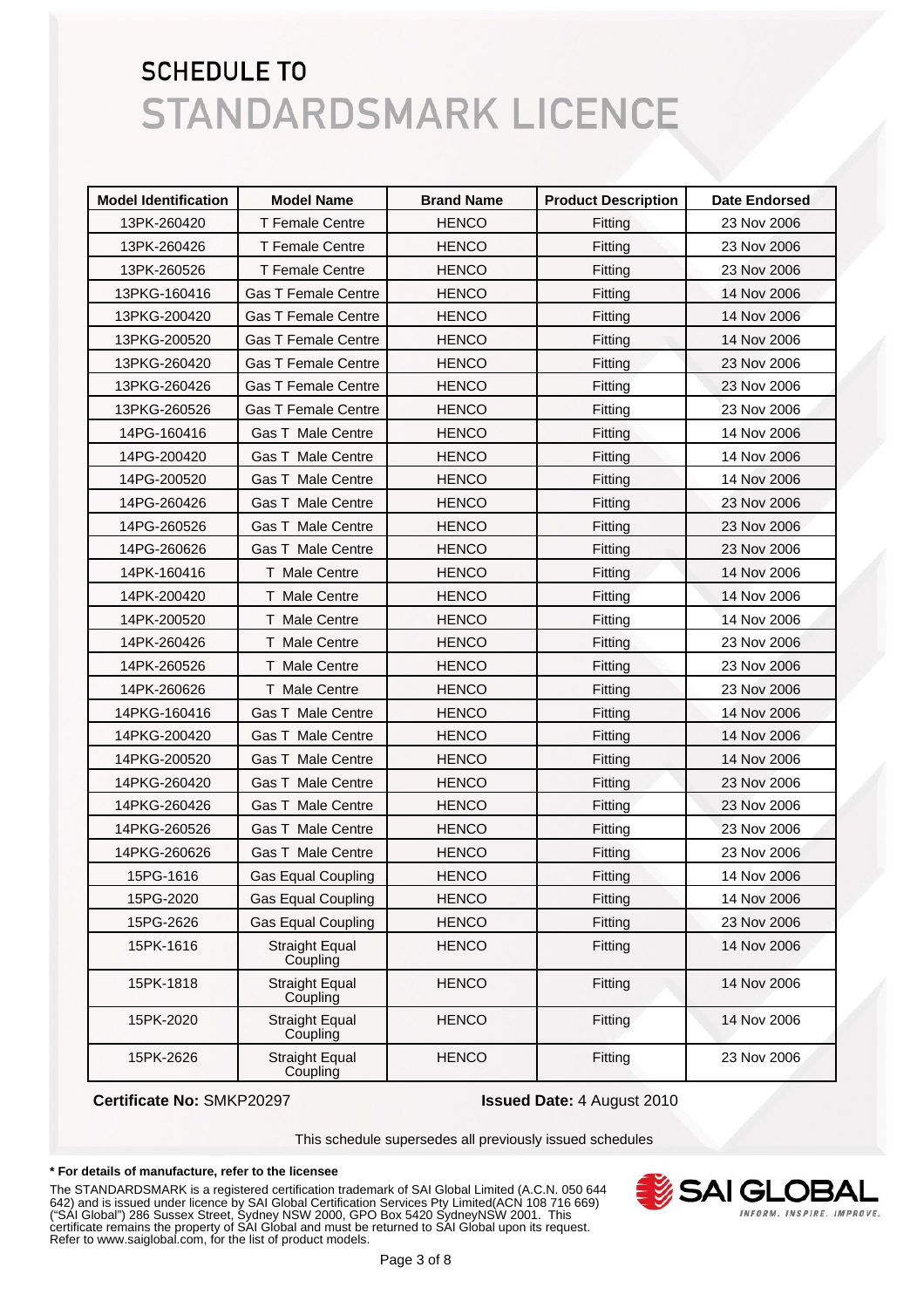| <b>Model Identification</b> | <b>Model Name</b>                  | <b>Brand Name</b> | <b>Product Description</b> | <b>Date Endorsed</b> |
|-----------------------------|------------------------------------|-------------------|----------------------------|----------------------|
| 15PK-2626                   | <b>Straight Equal</b><br>Coupling  | <b>HENCO</b>      | Fitting                    | 23 Nov 2006          |
| 15PKG-1616                  | <b>Gas Equal Coupling</b>          | <b>HENCO</b>      | Fitting                    | 14 Nov 2006          |
| 15PKG-2020                  | <b>Gas Equal Coupling</b>          | <b>HENCO</b>      | Fitting                    | 14 Nov 2006          |
| 15PKG-2626                  | <b>Gas Equal Coupling</b>          | <b>HENCO</b>      | Fitting                    | 23 Nov 2006          |
| 16PG - 2016                 | <b>Gas Reducing</b><br>Coupling    | <b>HENCO</b>      | Fitting                    | 14 Nov 2006          |
| 16PG - 2616                 | <b>Gas Reducing</b><br>Coupling    | <b>HENCO</b>      | Fitting                    | 23 Nov 2006          |
| 16PG - 2620                 | <b>Gas Reducing</b><br>Coupling    | <b>HENCO</b>      | Fitting                    | 23 Nov 2006          |
| 16PK - 2016                 | <b>Reducing Coupling</b>           | <b>HENCO</b>      | Fitting                    | 14 Nov 2006          |
| 16PK - 2616                 | <b>Reducing Coupling</b>           | <b>HENCO</b>      | Fitting                    | 23 Nov 2006          |
| 16PK - 2620                 | <b>Reducing Coupling</b>           | <b>HENCO</b>      | Fitting                    | 23 Nov 2006          |
| 16PKG - 2016                | Gas Reducing<br>Coupling           | <b>HENCO</b>      | Fitting                    | 14 Nov 2006          |
| 16PKG - 2616                | <b>Gas Reducing</b><br>Coupling    | <b>HENCO</b>      | Fitting                    | 23 Nov 2006          |
| 16PKG - 2620                | <b>Gas Reducing</b><br>Coupling    | <b>HENCO</b>      | Fitting                    | 23 Nov 2006          |
| 17PG-1604                   | <b>Gas Straight Nipple</b><br>Male | <b>HENCO</b>      | Fitting                    | 14 Nov 2006          |
| 17PG-2004                   | <b>Gas Straight Nipple</b><br>Male | <b>HENCO</b>      | Fitting                    | 14 Nov 2006          |
| 17PG-2005                   | <b>Gas Straight Nipple</b><br>Male | <b>HENCO</b>      | Fitting                    | 14 Nov 2006          |
| 17PG-2605                   | <b>Gas Straight Nipple</b><br>Male | <b>HENCO</b>      | Fitting                    | 23 Nov 2006          |
| 17PG-2606                   | <b>Gas Straight Nipple</b><br>Male | <b>HENCO</b>      | Fitting                    | 23 Nov 2006          |
| 17PK-1604                   | <b>Straight Nipple Male</b>        | <b>HENCO</b>      | Fitting                    | 14 Nov 2006          |
| 17PK-2004                   | <b>Straight Nipple Male</b>        | <b>HENCO</b>      | Fitting                    | 14 Nov 2006          |
| 17PK-2005                   | <b>Straight Nipple Male</b>        | <b>HENCO</b>      | Fitting                    | 14 Nov 2006          |
| 17PK-2605                   | <b>Straight Nipple Male</b>        | <b>HENCO</b>      | Fitting                    | 23 Nov 2006          |
| 17PK-2606                   | <b>Straight Nipple Male</b>        | <b>HENCO</b>      | Fitting                    | 23 Nov 2006          |
| 17PKG-1604                  | <b>Gas Straight Nipple</b><br>Male | <b>HENCO</b>      | Fitting                    | 14 Nov 2006          |
| 17PKG-2004                  | <b>Gas Straight Nipple</b><br>Male | <b>HENCO</b>      | Fitting                    | 14 Nov 2006          |
| 17PKG-2005                  | <b>Gas Straight Nipple</b><br>Male | <b>HENCO</b>      | Fitting                    | 14 Nov 2006          |
| 17PKG-2605                  | <b>Gas Straight Nipple</b><br>Male | <b>HENCO</b>      | Fitting                    | 23 Nov 2006          |

### **Certificate No:** SMKP20297 **Issued Date:** 4 August 2010

This schedule supersedes all previously issued schedules

### **\* For details of manufacture, refer to the licensee**

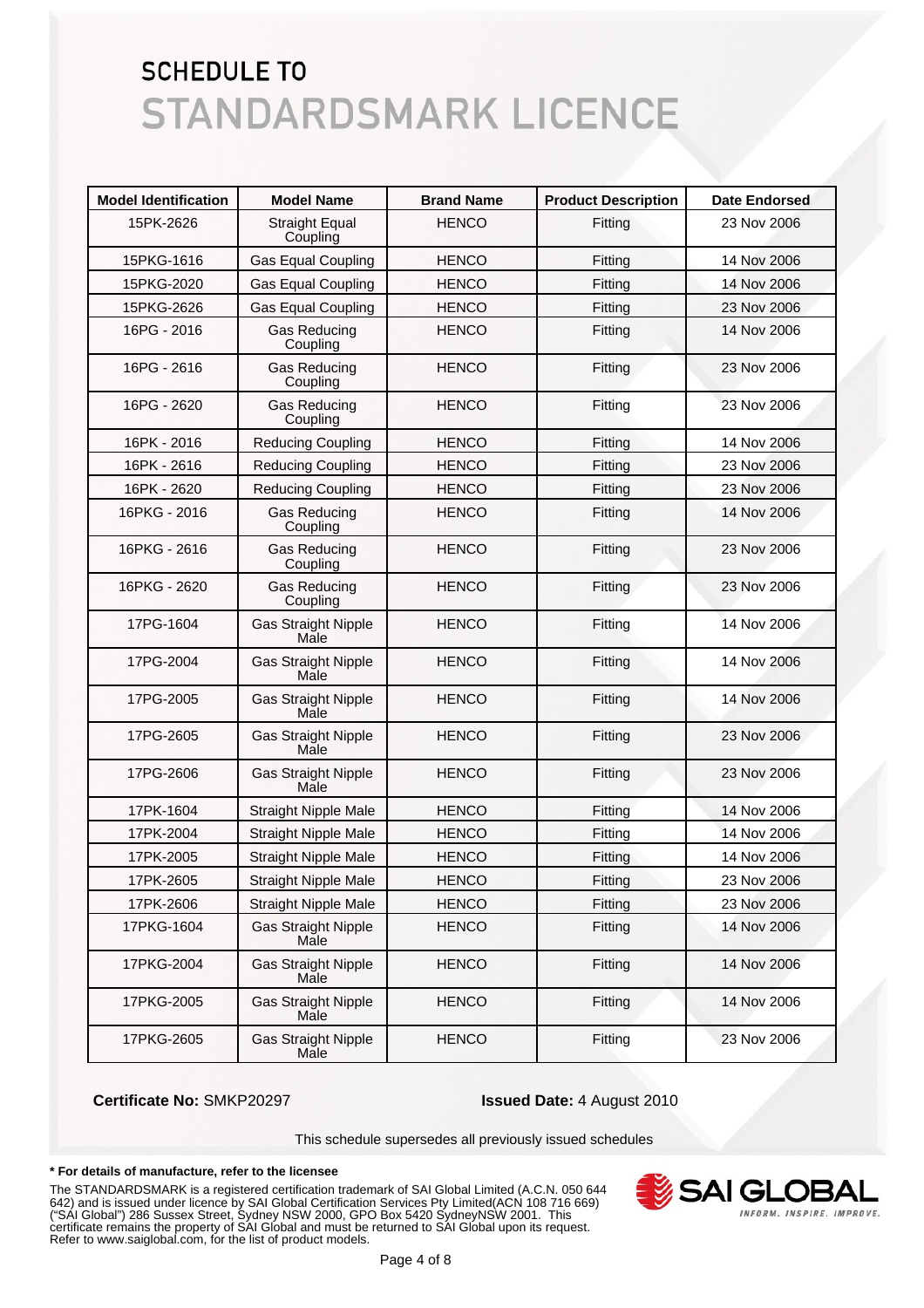| <b>Model Identification</b> | <b>Model Name</b>                                | <b>Brand Name</b> | <b>Product Description</b> | <b>Date Endorsed</b> |
|-----------------------------|--------------------------------------------------|-------------------|----------------------------|----------------------|
| 17PKG-2606                  | <b>Gas Straight Nipple</b><br>Male               | <b>HENCO</b>      | Fitting                    | 23 Nov 2006          |
| 18PG-1604                   | <b>Gas Straight Nipple</b><br>Female             | <b>HENCO</b>      | Fitting                    | 14 Nov 2006          |
| 18PG-2004                   | <b>Gas Straight Nipple</b><br>Female             | <b>HENCO</b>      | Fitting                    | 14 Nov 2006          |
| 18PG-2005                   | <b>Gas Straight Nipple</b><br>Female             | <b>HENCO</b>      | Fitting                    | 14 Nov 2006          |
| 18PG-2605                   | <b>Gas Straight Nipple</b><br>Female             | <b>HENCO</b>      | Fitting                    | 23 Nov 2006          |
| 18PG-2606                   | <b>Gas Straight Nipple</b><br>Female             | <b>HENCO</b>      | Fitting                    | 23 Nov 2006          |
| 18PK-1604                   | <b>Straight Nipple</b><br>Female                 | <b>HENCO</b>      | Fitting                    | 14 Nov 2006          |
| 18PK-2004                   | <b>Straight Nipple</b><br>Female                 | <b>HENCO</b>      | Fitting                    | 14 Nov 2006          |
| 18PK-2005                   | <b>Straight Nipple</b><br>Female                 | <b>HENCO</b>      | Fitting                    | 14 Nov 2006          |
| 18PK-2605                   | <b>Straight Nipple</b><br>Female                 | <b>HENCO</b>      | Fitting                    | 23 Nov 2006          |
| 18PK-2606                   | <b>Straight Nipple</b><br>Female                 | <b>HENCO</b>      | Fitting                    | 23 Nov 2006          |
| 18PKG-1604                  | <b>Gas Straight Nipple</b><br>Female             | <b>HENCO</b>      | Fitting                    | 14 Nov 2006          |
| 18PKG-2004                  | <b>Gas Straight Nipple</b><br>Female             | <b>HENCO</b>      | Fitting                    | 14 Nov 2006          |
| 18PKG-2005                  | <b>Gas Straight Nipple</b><br>Female             | <b>HENCO</b>      | Fitting                    | 14 Nov 2006          |
| 18PKG-2605                  | <b>Gas Straight Nipple</b><br>Female             | <b>HENCO</b>      | Fitting                    | 23 Nov 2006          |
| 18PKG-2606                  | <b>Gas Straight Nipple</b><br>Female             | <b>HENCO</b>      | Fitting                    | 23 Nov 2006          |
| 1PG-1616                    | <b>Gas Elbow</b>                                 | <b>HENCO</b>      | Fitting                    | 14 Nov 2006          |
| 1PG-2020                    | <b>Gas Elbow</b>                                 | <b>HENCO</b>      | Fitting                    | 14 Nov 2006          |
| 1PG-2626                    | <b>Gas Elbow</b>                                 | <b>HENCO</b>      | Fitting                    | 23 Nov 2006          |
| 1PK-1616                    | Elbow                                            | <b>HENCO</b>      | Fitting                    | 14 Nov 2006          |
| 1PK-2020                    | Elbow                                            | <b>HENCO</b>      | Fitting                    | 14 Nov 2006          |
| 1PK-2626                    | Elbow                                            | <b>HENCO</b>      | Fitting                    | 23 Nov 2006          |
| 1PKG-1616                   | <b>Gas Elbow</b>                                 | <b>HENCO</b>      | Fitting                    | 14 Nov 2006          |
| 1PKG-2020                   | <b>Gas Elbow</b>                                 | <b>HENCO</b>      | Fitting                    | 14 Nov 2006          |
| 1PKG-2626                   | <b>Gas Elbow</b>                                 | <b>HENCO</b>      | Fitting                    | 23 Nov 2006          |
| 2PG-1604                    | <b>Gas Wallplate Elbow</b><br>Female Short Model | <b>HENCO</b>      | Fitting                    | 14 Nov 2006          |
| 2PG-2004                    | <b>Gas Wallplate Elbow</b><br>Female Short Model | <b>HENCO</b>      | Fitting                    | 14 Nov 2006          |

**Certificate No:** SMKP20297 **Issued Date:** 4 August 2010

This schedule supersedes all previously issued schedules

### **\* For details of manufacture, refer to the licensee**

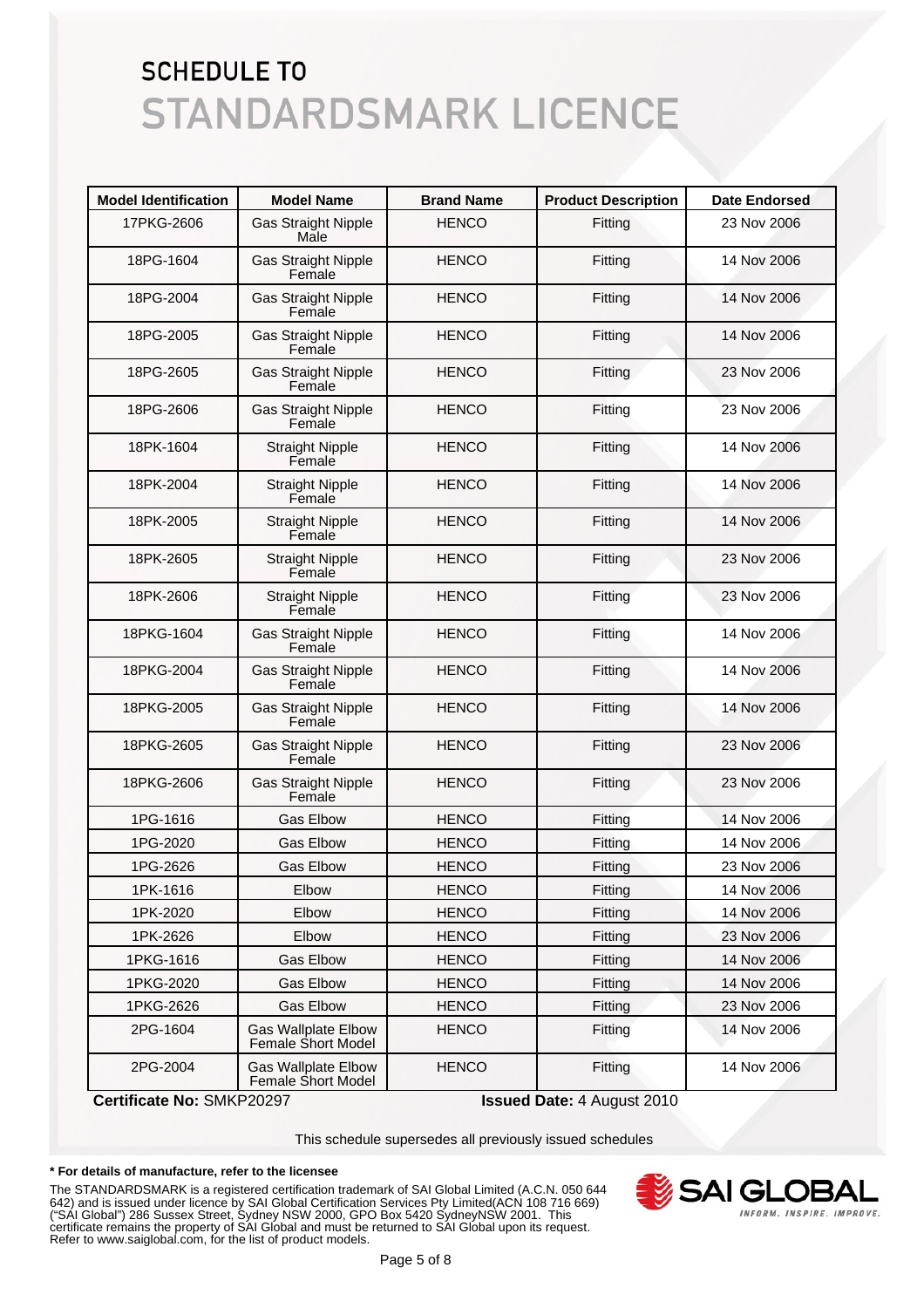| <b>Model Identification</b> | <b>Model Name</b>                                   | <b>Brand Name</b> | <b>Product Description</b> | <b>Date Endorsed</b> |
|-----------------------------|-----------------------------------------------------|-------------------|----------------------------|----------------------|
| 2PG-2005                    | <b>Gas Wallplate Elbow</b><br>Female Short Model    | <b>HENCO</b>      | Fitting                    | 14 Nov 2006          |
| 2PG-2605                    | <b>Gas Wallplate Elbow</b><br>Female Short Model    | <b>HENCO</b>      | Fitting                    | 23 Nov 2006          |
| 2PK-1604                    | <b>Wallplate Elbow</b><br>Female Short Model        | <b>HENCO</b>      | Fitting                    | 14 Nov 2006          |
| 2PK-2004                    | <b>Wallplate Elbow</b><br>Female Short Model        | <b>HENCO</b>      | Fitting                    | 14 Nov 2006          |
| 2PK-2005                    | <b>Wallplate Elbow</b><br><b>Female Short Model</b> | <b>HENCO</b>      | Fitting                    | 14 Nov 2006          |
| 2PK-2605                    | <b>Wallplate Elbow</b><br>Female Short Model        | <b>HENCO</b>      | Fitting                    | 23 Nov 2006          |
| 2PKG-1604                   | <b>Gas Wallplate Elbow</b><br>Female Short Model    | <b>HENCO</b>      | Fitting                    | 14 Nov 2006          |
| 2PKG-2004                   | <b>Gas Wallplate Elbow</b><br>Female Short Model    | <b>HENCO</b>      | Fitting                    | 14 Nov 2006          |
| 2PKG-2005                   | Gas Wallplate Elbow<br>Female Short Model           | <b>HENCO</b>      | Fitting                    | 14 Nov 2006          |
| 2PKG-2605                   | <b>Gas Wallplate Elbow</b><br>Female Short Model    | <b>HENCO</b>      | Fitting                    | 23 Nov 2006          |
| 30PG-4545                   | 16mm Gas Entry x<br>900                             | <b>HENCO</b>      | Fitting                    | 14 Nov 2006          |
| 30PG-4546                   | 20mm Gas Entry x<br>900                             | <b>HENCO</b>      | Fitting                    | 14 Nov 2006          |
| 30PG-4561                   | Gas Brazing Tail                                    | <b>HENCO</b>      | Fitting                    | 14 Nov 2006          |
| 30PG-4562                   | Gas Brazing Tail                                    | <b>HENCO</b>      | Fitting                    | 14 Nov 2006          |
| 30PG-4563                   | <b>Gas Brazing Tail</b>                             | <b>HENCO</b>      | Fitting                    | 23 Nov 2006          |
| 30PKG-4545                  | 16mm Hot Water<br>Entry x 900                       | <b>HENCO</b>      | Fitting                    | 14 Nov 2006          |
| 30PKG-4546                  | 20mm Hot Water<br>Entry x 900                       | <b>HENCO</b>      | Fitting                    | 14 Nov 2006          |
| 30PKG-4561                  | <b>Brazing Tail</b>                                 | <b>HENCO</b>      | Fitting                    | 14 Nov 2006          |
| 30PKG-4562                  | <b>Brazing Tail</b>                                 | <b>HENCO</b>      | Fitting                    | 14 Nov 2006          |
| 30PKG-4563                  | <b>Brazing Tail</b>                                 | <b>HENCO</b>      | Fitting                    | 23 Nov 2006          |
| 50-160212-GAS               | Henco Sandwichtube<br>GAS                           | <b>HENCO</b>      | Pipe                       | 14 Nov 2006          |
| 50-200216-GAS               | Henco Sandwichtube<br>GAS                           | <b>HENCO</b>      | Pipe                       | 14 Nov 2006          |
| 50-260320-GAS               | Henco Sandwichtube<br>GAS                           | <b>HENCO</b>      | Pipe                       | 14 Nov 2006          |
| 5PG-1604                    | <b>Gas Male Elbow</b>                               | <b>HENCO</b>      | Fitting                    | 14 Nov 2006          |
| 5PG-2004                    | <b>Gas Male Elbow</b>                               | <b>HENCO</b>      | Fitting                    | 14 Nov 2006          |
| 5PG-2005                    | <b>Gas Male Elbow</b>                               | <b>HENCO</b>      | Fitting                    | 14 Nov 2006          |
| 5PG-2605                    | Gas Male Elbow                                      | <b>HENCO</b>      | Fitting                    | 23 Nov 2006          |

## **Certificate No:** SMKP20297 **Issued Date:** 4 August 2010

This schedule supersedes all previously issued schedules

### **\* For details of manufacture, refer to the licensee**

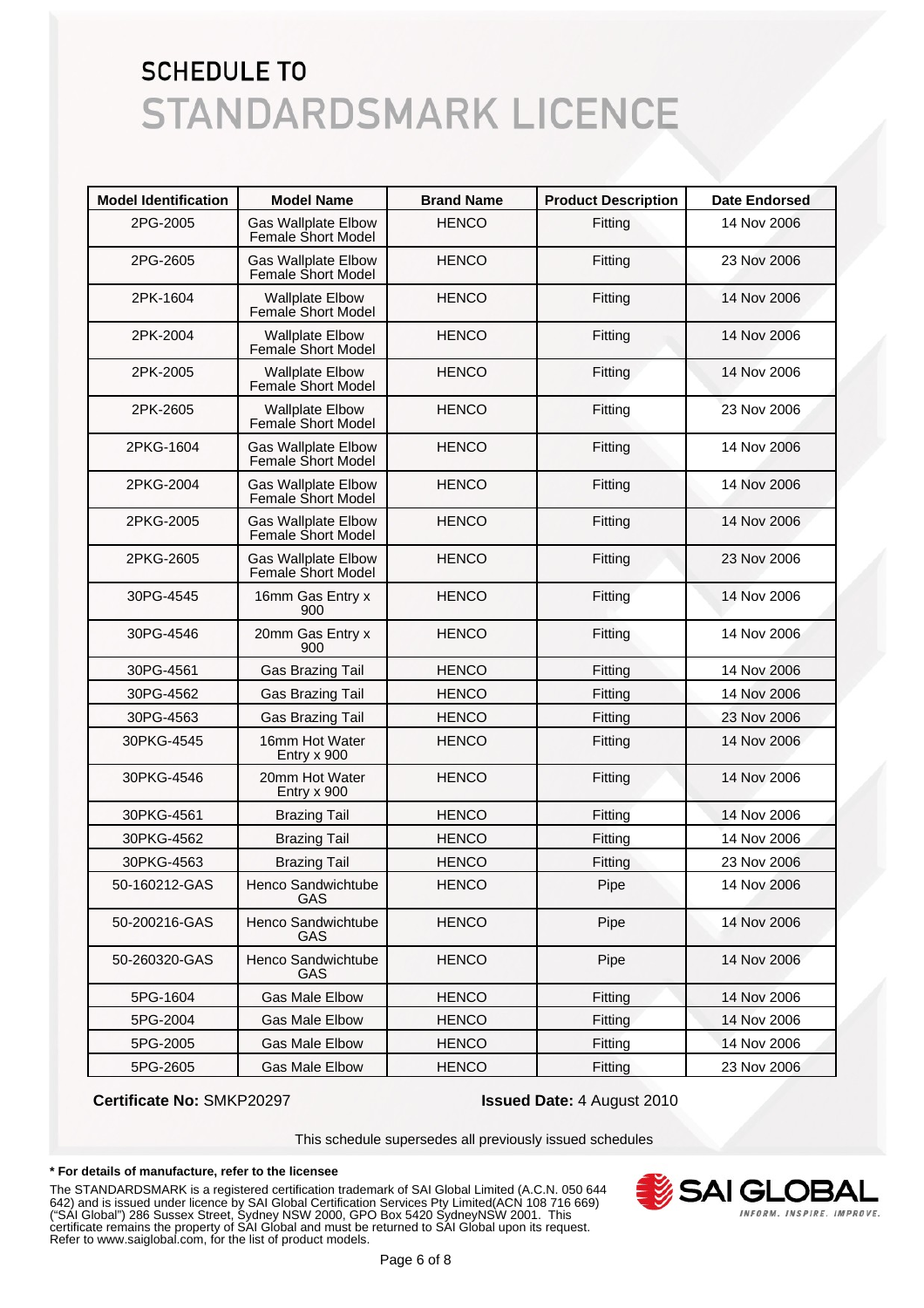| <b>Model Identification</b> | <b>Model Name</b>                  | <b>Brand Name</b> | <b>Product Description</b> | <b>Date Endorsed</b> |
|-----------------------------|------------------------------------|-------------------|----------------------------|----------------------|
| 5PK-1604                    | Male Elbow                         | <b>HENCO</b>      | Fitting                    | 14 Nov 2006          |
| 5PK-2004                    | Male Elbow                         | <b>HENCO</b>      | Fitting                    | 14 Nov 2006          |
| 5PK-2005                    | Male Elbow                         | <b>HENCO</b>      | Fitting                    | 14 Nov 2006          |
| 5PK-2605                    | Male Elbow                         | <b>HENCO</b>      | Fitting                    | 23 Nov 2006          |
| 5PKG-1604                   | Gas Male Elbow                     | <b>HENCO</b>      | Fitting                    | 14 Nov 2006          |
| 5PKG-2004                   | <b>Gas Male Elbow</b>              | <b>HENCO</b>      | Fitting                    | 14 Nov 2006          |
| 5PKG-2005                   | <b>Gas Male Elbow</b>              | <b>HENCO</b>      | Fitting                    | 14 Nov 2006          |
| 5PKG-2605                   | <b>Gas Male Elbow</b>              | <b>HENCO</b>      | Fitting                    | 23 Nov 2006          |
| 6PG-1604                    | <b>Gas Female Elbow</b>            | <b>HENCO</b>      | Fitting                    | 14 Nov 2006          |
| 6PG-2004                    | <b>Gas Female Elbow</b>            | <b>HENCO</b>      | Fitting                    | 14 Nov 2006          |
| 6PG-2005                    | <b>Gas Female Elbow</b>            | <b>HENCO</b>      | Fitting                    | 14 Nov 2006          |
| 6PG-2605                    | <b>Gas Female Elbow</b>            | <b>HENCO</b>      | Fitting                    | 23 Nov 2006          |
| 6PK-1604                    | <b>Female Elbow</b>                | <b>HENCO</b>      | Fitting                    | 14 Nov 2006          |
| 6PK-2004                    | <b>Female Elbow</b>                | <b>HENCO</b>      | Fitting                    | 14 Nov 2006          |
| 6PK-2005                    | <b>Female Elbow</b>                | <b>HENCO</b>      | Fitting                    | 14 Nov 2006          |
| 6PK-2605                    | <b>Female Elbow</b>                | <b>HENCO</b>      | Fitting                    | 23 Nov 2006          |
| 6PKG-1604                   | <b>Gas Female Elbow</b>            | <b>HENCO</b>      | Fitting                    | 14 Nov 2006          |
| 6PKG-2004                   | <b>Gas Female Elbow</b>            | <b>HENCO</b>      | Fitting                    | 14 Nov 2006          |
| 6PKG-2005                   | <b>Gas Female Elbow</b>            | <b>HENCO</b>      | Fitting                    | 14 Nov 2006          |
| 6PKG-2605                   | <b>Gas Female Elbow</b>            | <b>HENCO</b>      | Fitting                    | 23 Nov 2006          |
| 7PG-1604150                 | Gas Wallplate Elbow<br>Male        | <b>HENCO</b>      | Fitting                    | 14 Nov 2006          |
| 7PG-1604170                 | <b>Gas Wallplate Elbow</b><br>Male | <b>HENCO</b>      | Fitting                    | 14 Nov 2006          |
| 7PG-1604200                 | <b>Gas Wallplate Elbow</b><br>Male | <b>HENCO</b>      | Fitting                    | 14 Nov 2006          |
| 7PG-160465                  | <b>Gas Wallplate Elbow</b><br>Male | <b>HENCO</b>      | Fitting                    | 14 Nov 2006          |
| 7PG-160495                  | <b>Gas Wallplate Elbow</b><br>Male | <b>HENCO</b>      | Fitting                    | 14 Nov 2006          |
| 7PG-160595                  | <b>Gas Wallplate Elbow</b><br>Male | <b>HENCO</b>      | Fitting                    | 14 Nov 2006          |
| 7PK-1604150                 | <b>Wallplate Elbow Male</b>        | <b>HENCO</b>      | Fitting                    | 14 Nov 2006          |
| 7PK-1604170                 | <b>Wallplate Elbow Male</b>        | <b>HENCO</b>      | Fitting                    | 14 Nov 2006          |
| 7PK-1604200                 | <b>Wallplate Elbow Male</b>        | <b>HENCO</b>      | Fitting                    | 14 Nov 2006          |
| 7PK-160465                  | <b>Wallplate Elbow Male</b>        | <b>HENCO</b>      | Fitting                    | 14 Nov 2006          |
| 7PK-160495                  | <b>Wallplate Elbow Male</b>        | <b>HENCO</b>      | Fitting                    | 14 Nov 2006          |
| 7PK-160595                  | <b>Wallplate Elbow Male</b>        | <b>HENCO</b>      | Fitting                    | 14 Nov 2006          |
| 9PG-161616                  | Gas Equal Tee                      | <b>HENCO</b>      | Fitting                    | 14 Nov 2006          |
| 9PG-202020                  | Gas Equal Tee                      | <b>HENCO</b>      | Fitting                    | 14 Nov 2006          |

**Certificate No:** SMKP20297 **Issued Date:** 4 August 2010

This schedule supersedes all previously issued schedules

### **\* For details of manufacture, refer to the licensee**